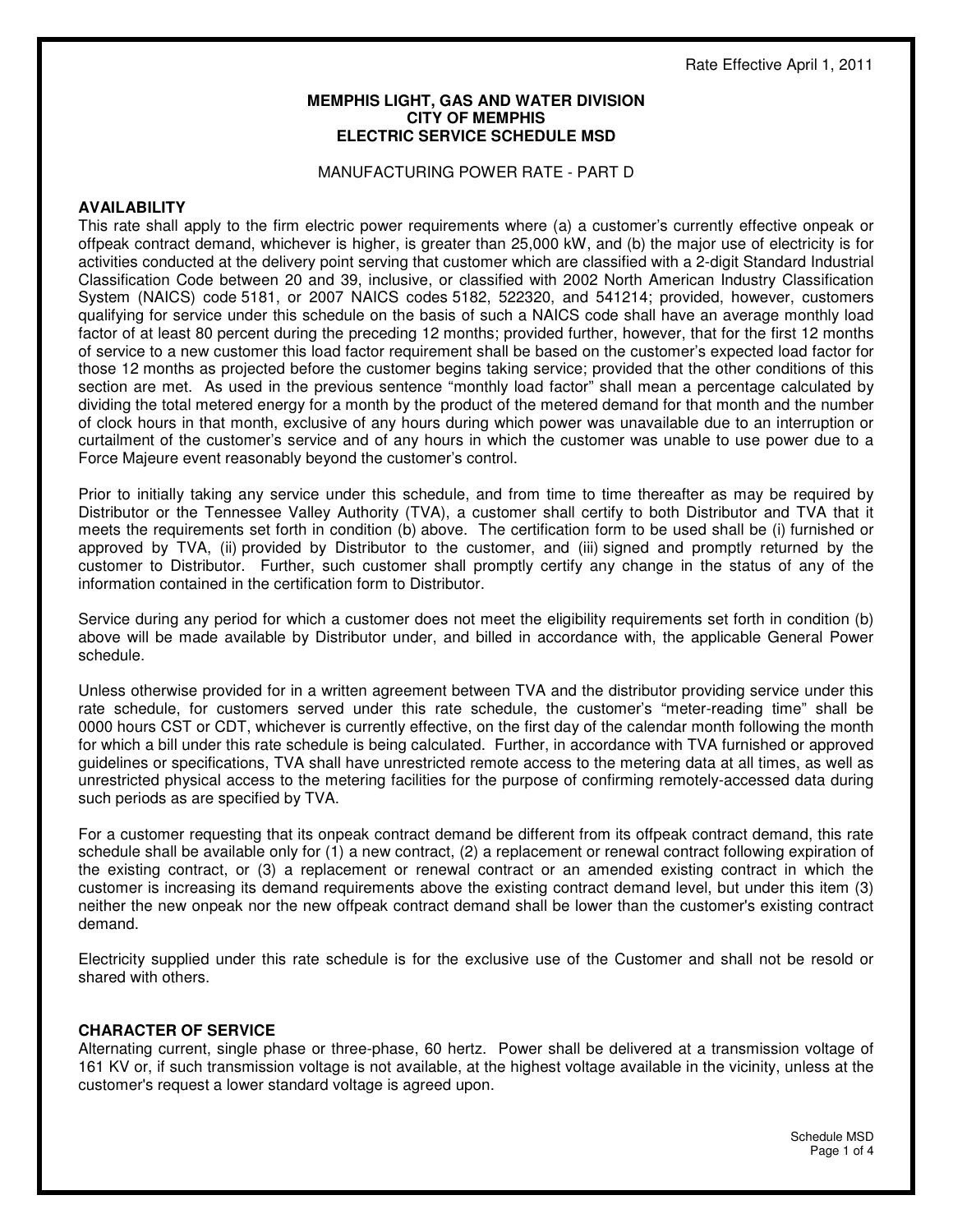### **BASE CHARGES**

|                                                                                                                                          | Summer     | Winter     | Transition  |
|------------------------------------------------------------------------------------------------------------------------------------------|------------|------------|-------------|
| Customer charge per delivery point per month:                                                                                            | \$1,500.00 | \$1,500.00 | \$1,500.00  |
| TVA Administrative charge per delivery point per month:                                                                                  | \$350.00   | \$350.00   | \$350.00    |
| On-peak per kW of billing demand charges per month:                                                                                      | \$15.55    | \$8.66     |             |
| Off-peak per kW of billing demand charges per month:                                                                                     | \$3.47     | \$3.47     | \$3.47      |
| Excess per kW charge per month by which billing demand<br>exceeds meter demand:                                                          | \$15.55    | \$8.66     | \$3.47      |
| On-peak per kWh energy charge:                                                                                                           | \$0.05520  | \$0.02525  |             |
| First 425 hours use of maximum metered demand multiplied<br>by the ratio of offpeak energy to total energy rate per kWh:                 | \$0.02103  | \$0.02103  | \$0.02103   |
| Next 195 hours use of maximum metered demand<br>multiplied by the ratio of offpeak energy to total energy rate<br>per kWh:               | \$0.00292  | \$0.00292  | \$0.00292   |
| Hours use of maximum metered demand in excess of 620<br>hours multiplied by the ratio of offpeak energy to total<br>energy rate per kWh: | -\$0.01244 | -\$0.01244 | $-$0.01244$ |

### **TENNESSEE VALLEY AUTHORITY FUEL COST AND PURCHASED POWER ADJUSTMENT RIDER**

The above rates are subject to adjustment under the provisions of the Tennessee Valley Authority Fuel Cost and Purchased Power Adjustment Rider.

### **ADJUSTMENT**

The base demand and energy charges shall be increased or decreased in accordance with the current Adjustment Addendum published by TVA. (In addition, such charges shall be increased or decreased to correspond to increases or decreases determined by TVA in the value of the hydro generation benefit allocated to residential customers.)

## **DETERMINATION OF SEASONAL PERIODS**

Summer Period shall mean the June, July, August, and September billing months. Winter Period shall mean the December, January, February, and March billing months. Transition Period shall mean the April, May, October, and November billing months.

#### **DETERMINATION OF ONPEAK AND OFFPEAK HOURS**

Except for Saturdays and Sundays and the weekdays that are observed as Federal holidays for New Year's Day, Memorial Day, Independence Day, Labor Day, Thanksgiving Day, and Christmas Day, onpeak hours for each day shall be from 1 p.m. to 7 p.m. during the Summer Period and from 4 a.m. to 10 a.m. during the Winter Period. For the Summer Period and the Winter Period, all other hours of each day that are not otherwise defined as onpeak hours and all hours of such excepted days shall be offpeak hours. For the Transition Period, all hours shall be offpeak hours. Such times shall be Central Standard Time or Central Daylight Time, whichever is then in effect. Said onpeak and offpeak hours are subject to change by TVA. In the event TVA determines that such changed onpeak and offpeak hours are appropriate, it shall so notify Division at least 12 months prior to the effective date of such changed hours, and Division shall promptly notify customer.

### **DETERMINATION OF ONPEAK AND OFFPEAK DEMANDS, MAXIMUM METERED DEMAND, AND ENERGY AMOUNTS**

The onpeak and offpeak kWh for any month shall be the energy amounts taken during the respective hours of the month designated under this rate schedule as onpeak and offpeak hours; provided, however, that notwithstanding the metered energy amount, the offpeak energy for any month shall in no case be less than the product of (1) the offpeak billing demand as calculated in the last sentence of the paragraph below and (2) 110 hours (reflecting a 15 percent load factor applied to the average number of hours in a month).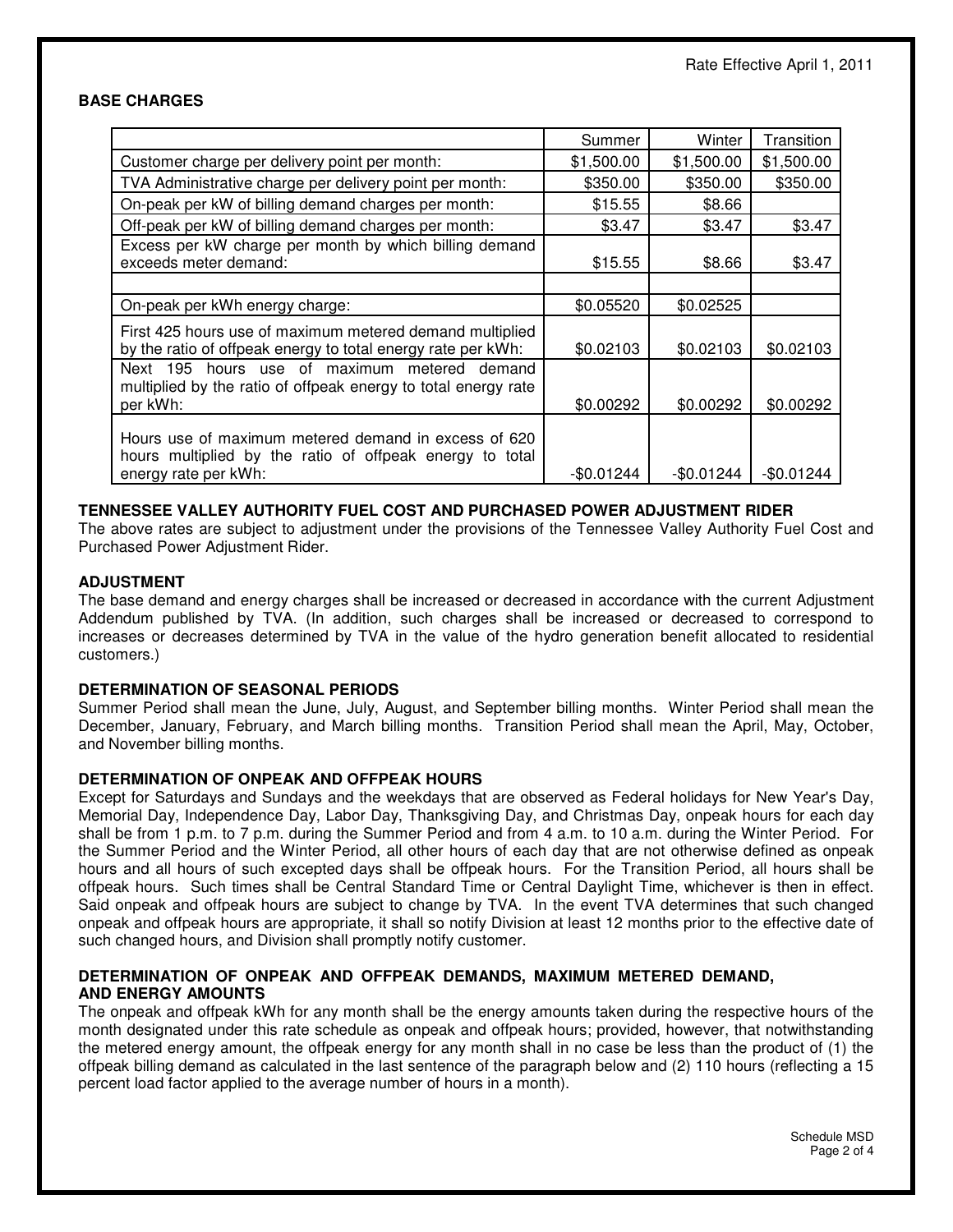Rate Effective April 1, 2011

Division shall meter the onpeak and offpeak demands in kW of all customers taking service under this rate schedule. The onpeak metered demand and offpeak metered demand for any month shall be determined separately for the respective hours of the month designated under this rate schedule as onpeak and offpeak hours and in each case shall be the highest demand during any 30-consecutive-minute period beginning or ending on a clock hour of the month of the load metered in kW, and, except as provided below in this section, such amounts shall be used as the onpeak and offpeak billing demands. The maximum metered demand for any month shall be the higher of (1) the highest onpeak metered demand in the month or (2) the highest offpeak metered demand in the month. The onpeak billing demand shall in no case be less than the sum of (1) 30 percent of the first 5,000 kW, (2) 40 percent of the next 20,000 kW, (3) 50 percent of the next 25,000 kW, (4) 60 percent of the next 50,000 kW, (5) 70 percent of the next 100,000 kW, (6) 80 percent of the next 150,000 kW, and (7) 85 percent of all kW in excess of 350,000 kW of the higher of the currently effective onpeak contract demand or the highest onpeak billing demand established during the preceding 12 months. The offpeak billing demand shall in no case be less than the sum of (1) 30 percent of the first 5,000 kW, (2) 40 percent of the next 20,000 kW, (3) 50 percent of the next 25,000 kW, (4) 60 percent of the next 50,000 kW, (5) 70 percent of the next 100,000 kW, (6) 80 percent of the next 150,000 kW, and (7) 85 percent of all kW in excess of 350,000 kW of the higher of the currently effective offpeak contract demand or the highest offpeak billing demand established during the preceding 12 months.

# **FACILITIES RENTAL CHARGE**

There shall be no facilities rental charge under this rate schedule for delivery at bulk transmission voltage levels of 161 kV or higher.

For delivery at less than 161 kV, there shall be added to the customer's bill a facilities rental charge. This charge shall be \$.38 per kW per month except for delivery at voltages below 46 kV, in which case the charge shall be \$.97 per kW per month for the first 10,000 kW and \$.76 per kW per month for the excess over 10,000 kW. Such charge shall be applied to the highest of (1) the highest onpeak or offpeak billing demand established during the latest 12 consecutive-month period, (2) the customer's currently effective onpeak contract demand, or (3) the customer's currently effective offpeak contract demand and shall be in addition to all other charges under this rate schedule, including minimum bill charges.

## **REACTIVE DEMAND CHARGES**

If the reactive demand (in kVAR) is lagging during the 30-consecutive-minute period beginning or ending on a clock hour of the month in which the customer's highest metered demand occurs, there shall be added to the customer's bill a reactive charge of \$1.46 per kVAR of the amount, if any, by which the reactive demand exceeds 33 percent of such metered demand. If the reactive demand (in kVAR) is leading during the 30 consecutive minute period beginning or ending on a clock hour of the month in which the customer's lowest metered demand (excluding any metered demands which are less than 25 percent of the highest metered demand) occurs, there shall be added to the customer's bill a reactive charge of \$1.14 per kVAR of the amount of reactive demand. Such charges shall be in addition to all other charges under this rate schedule, including minimum bill charges.

## **MINIMUM MONTHLY BILL**

The monthly bill under this rate schedule, excluding any facilities rental charges and any reactive charges, shall not be less than the sum of (1) the base customer charge, (2) the portion of the base demand charge, as adjusted, (but excluding the additional portion thereof applicable to excess of billing demand over contract demand) applicable to onpeak billing demand applied to the customer's onpeak billing demand, (3) the portion of the base demand charge, as adjusted, (but excluding the additional portion thereof applicable to excess of billing demand over contract demand) applicable to any excess of offpeak over onpeak billing demand applied to the amount, if any, by which the customer's offpeak billing demand exceeds its onpeak billing demand, (4) the base onpeak energy charge, as adjusted, applied to the customer's onpeak energy takings, and (5) the base offpeak energy charge, as adjusted, applied to the higher of customer's actual offpeak energy takings or the minimum offpeak energy takings amount provided for in the first paragraph of the section of this rate schedule entitled "Determination of Onpeak and Offpeak Demands, Maximum Metered Demand, and Energy Amounts".

Division may require minimum bills higher than those stated above.

## **CONTRACT REQUIREMENT**

Division shall require contracts for all service provided under this rate schedule. The contract shall be for an initial term of at least 5 years and any renewals or extensions of the initial contract shall be for a term of at least 5 years;